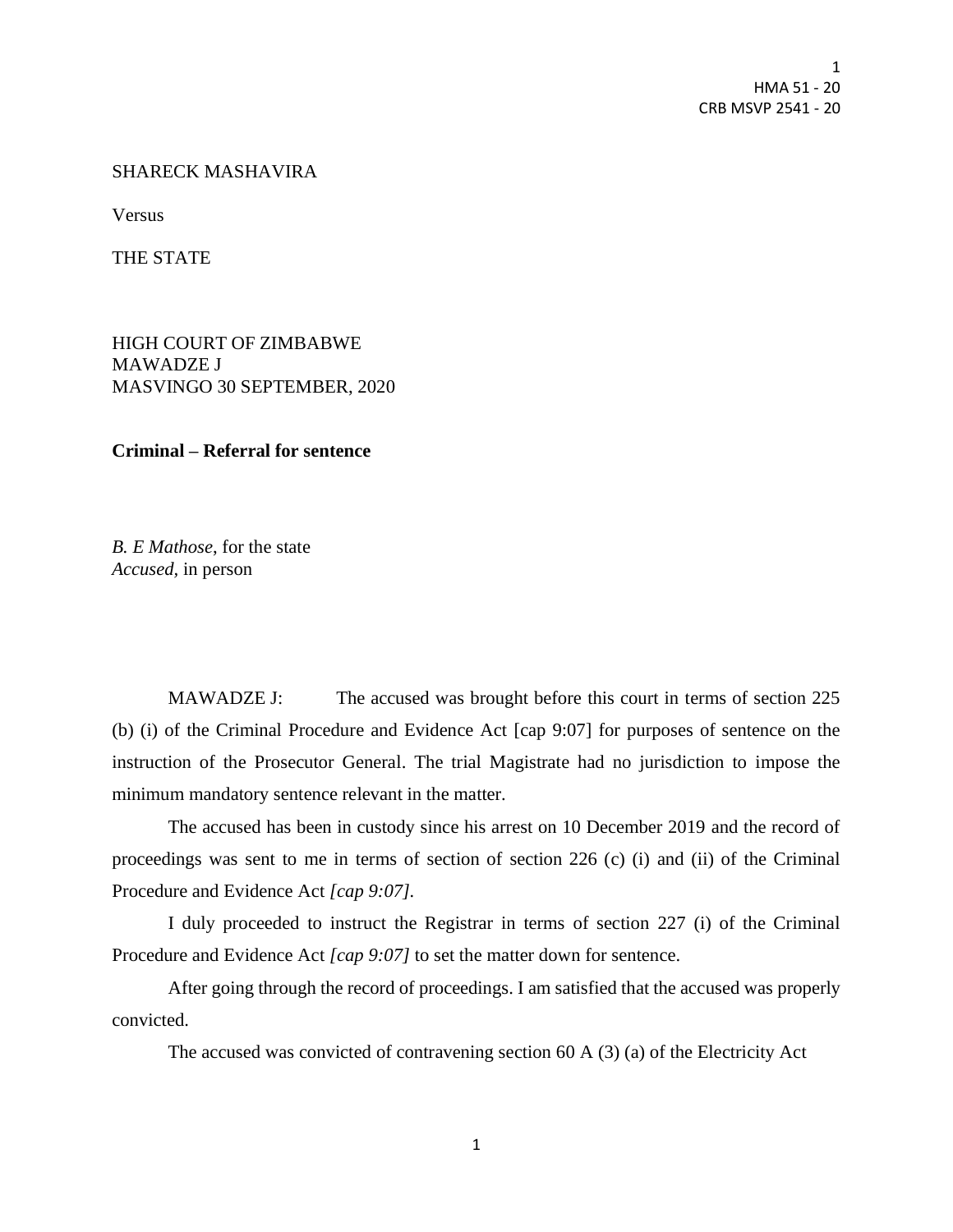*[Cap 13:19]* which relates to unlawful tempering with any apparatus used for generating, transmitting, distribution or supplying of electricity causing disruption of supplying of so such electricity or cutting off such supply of electricity.

After a trial the following facts were proved:

On 10 December 2019 at about midnight the accused proceeded to stand No. 10125 mineral road, Industrial site, Masvingo armed with a pair of pliers. The accused proceeded to cut 4 by 3 meters of 16 mm armoured copper cables belonging to ZESA. He took them to his residence in Mucheke, Masvingo. The police acting on a tip off proceeded to the accused's residence. The accused was found in the act peeling the armoured copper cables with a knife and was arrested. The copper cables which are now said to be of no commercial value to ZESA are valued at \$1035.

While the accused protested his innocence throughout the trial, the evidence against him is simply overwhelming. The accused's conviction can not therefore be impugned. It is accordingly confirmed.

The 18-year-old accused is a first offender. In mitigation he said at he is of no fixed abode and is of no means. The accused said he stole the armoured copper cables in order to sell them for his own benefit.

The penalty provision for contravening section 60 A (3) (a) of the Electricity Act

*[cap 13:19]* in the absence of special circumstances is a prison term of not less than 10 years. However if there are special circumstances the penalty is a fine not exceeding level 14 (\$30 000) or a prison term not exceeding 10 years or both. The special circumstances required in this instance are peculiar to the commission of the offence and not the offender.

I proceeded to inquire into special circumstances from the accused as to why he committed this offence. From his response I did not find special circumstances at all. The accused simply stole the armoured copper cables for commercial gain.

Due to the accused's selfish conduct the Industrial area in Masvingo was plunged into darkness. The business people operating in that area were greatly inconvenienced and prejudiced. For ZESA they now have to fork money from tax payers to replace the stolen armoured copper cables. I also take judicial notice of the complaints raised by ZESA that the offences of this nature are very prevalent.